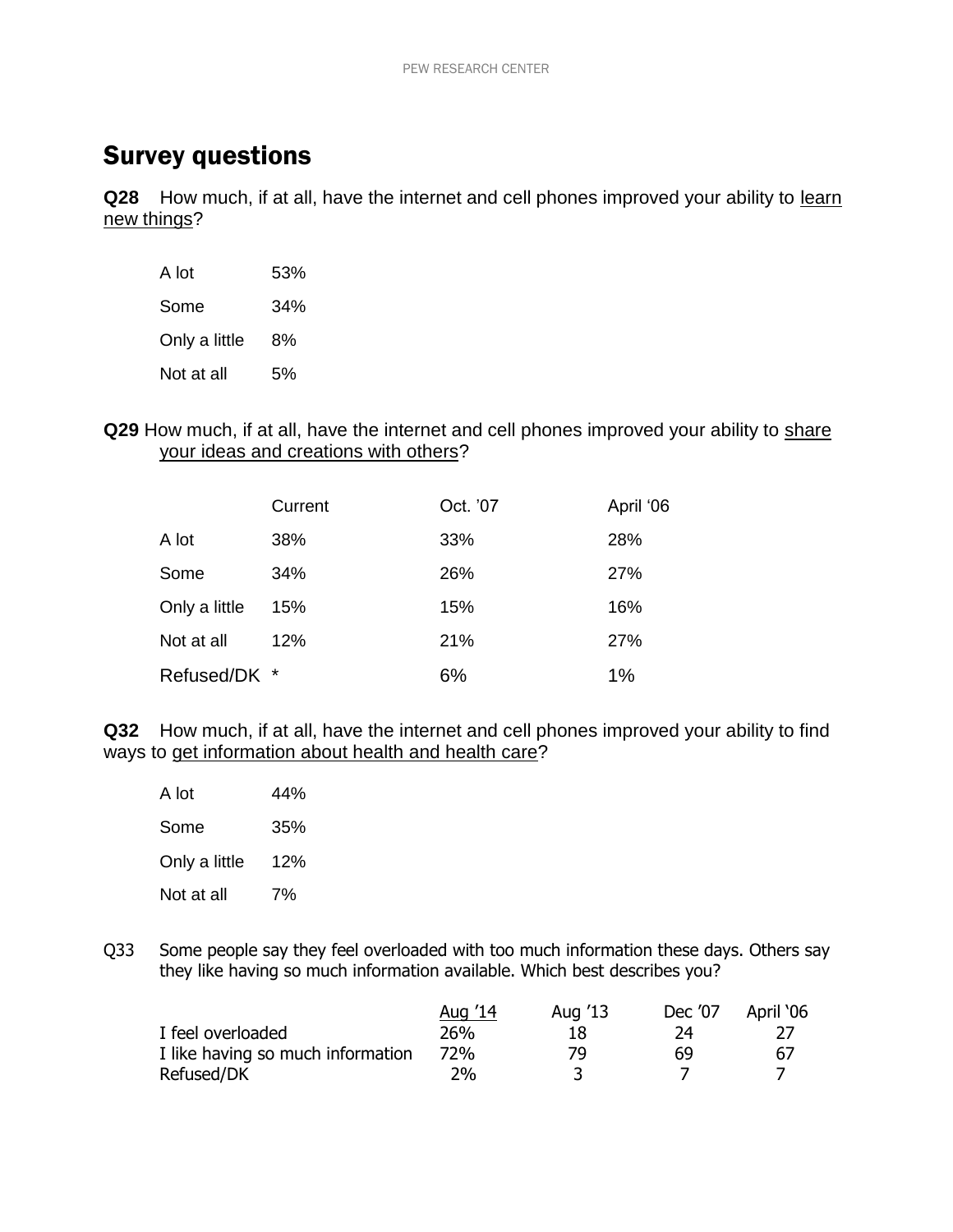Q34 We'd now like you to think about all the ways that the internet connects you to information. Compared with five years ago, would you say that you are better informed on the following topics because of your use of the internet and cell phones, or not?

|    |                                                           | Better informed because of<br>tech, compared w/ 5 yrs. ago | Not better<br>informed | Ref/DK         |
|----|-----------------------------------------------------------|------------------------------------------------------------|------------------------|----------------|
| a. | local news                                                | 62%                                                        | 36%                    | 2%             |
| b. | national news                                             | 75                                                         | 23                     |                |
| c. | international news                                        | 74                                                         | 23                     | $\frac{2}{3}$  |
| d. | your neighborhood and                                     | 39                                                         | 58                     |                |
|    | your neighbors                                            |                                                            |                        |                |
| е. | your family                                               | 60                                                         | 37                     |                |
| f. | your friends                                              | 67                                                         | 31                     | 3              |
| g. | the hobbies and personal<br>interests you have            | 68                                                         | 30                     | $\overline{2}$ |
| h. | your health and fitness                                   | 65                                                         | 32                     | 3              |
| ı. | civic life and government<br>activities in your community | 49                                                         | 49                     | $\overline{2}$ |
| j. | popular culture such as movies,<br>music, and books       | 72                                                         | 26                     | $\overline{2}$ |
| k. | products and services to buy                              | 81                                                         | 17                     |                |

Q35 Do you think access to the internet has made average Americans …

| Better informed                   | 76% |     |
|-----------------------------------|-----|-----|
| Less well-informed                |     | 8%  |
| Has not made much of a difference |     | 15% |
| Refused/DK                        |     | 1%  |

Q36 Thinking specifically about America's students: Has access to the internet made today's students:

| Better informed                   | 77% |     |
|-----------------------------------|-----|-----|
| Less well-informed                |     | 8%  |
| Has not made much of a difference |     | 12% |
| Refused/DK                        |     | 2%  |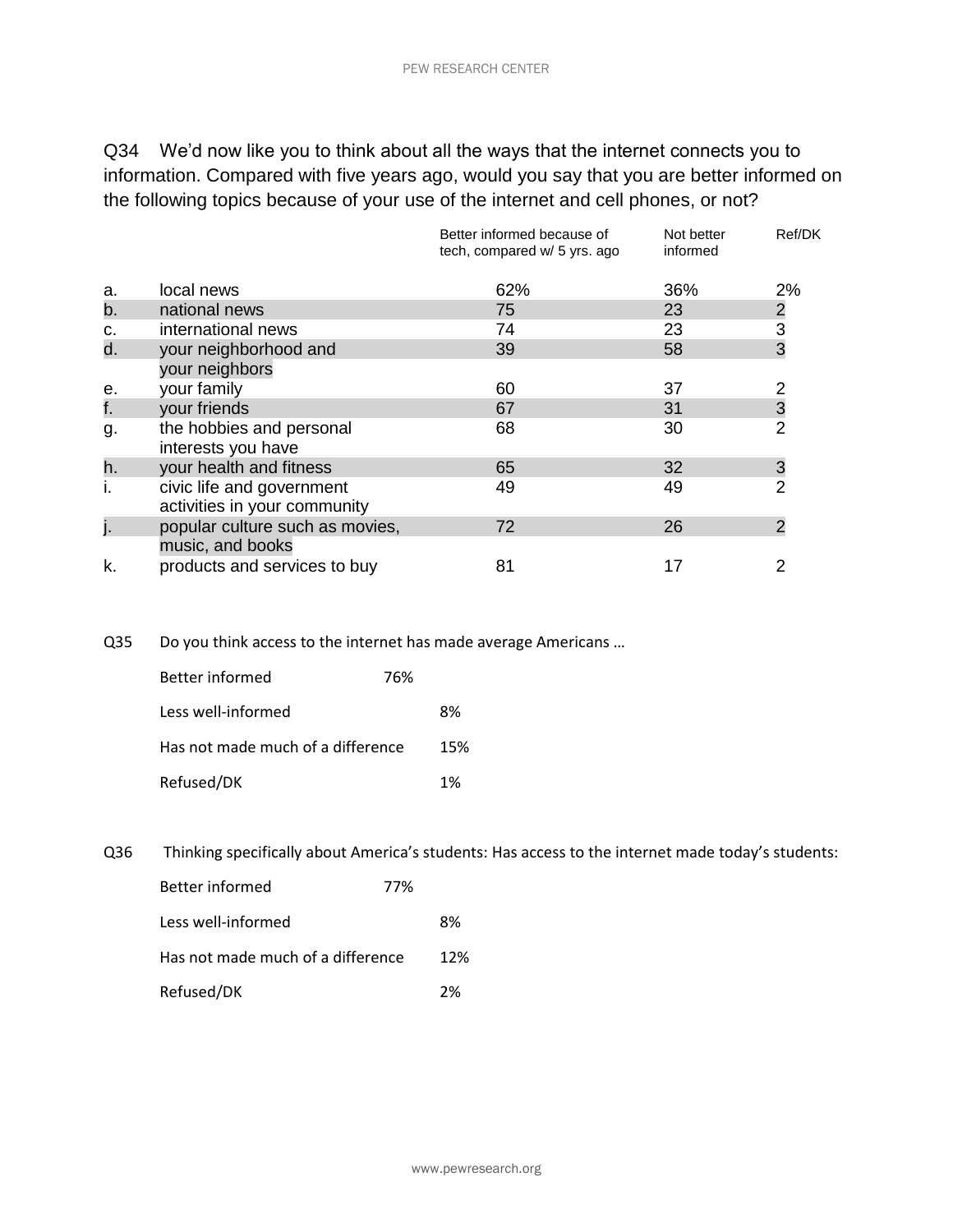## About the Survey

The analysis in this report is based on an online probability survey conducted September 12-18, 2014 among a sample of 1,066 adult internet users, 18 years of age or older. The survey was conducted by the GfK Group using KnowledgePanel, its nationally representative online research panel. To qualify for the main survey, a panel member must be at least 18 years of age and meet one of the following two criteria:

- Use the internet or email at least occasionally; or
- Access the internet on a cell phone, tablet or other mobile handheld device at least occasionally

The survey was conducted in English.

KnowledgePanel members are recruited through probability sampling methods and include both those with internet access and those without. KnowledgePanel provides internet access for those who do not have it and, if needed, a device to access the internet when they join the panel. A combination of random digit dialing (RDD) and address-based sampling (ABS) methodologies have been used to recruit panel members (in 2009 KnowledgePanel switched its sampling methodology for recruiting panel members from RDD to ABS). The panel comprises households with landlines and cellular phones, including those only with cell phones, and those without a phone. Both the RDD and ABS samples were provided by Marketing Systems Group (MSG). KnowledgePanel continually recruits new panel members throughout the year to offset panel attrition as people leave the panel. The survey was conducted in English. Respondents were selected randomly from eligible adult household members of the panel. All sampled members received an initial email September 12-13, 2014 to notify them of the survey and included a link to the survey questionnaire. One follow-up reminder was sent three days later to those who had not yet responded.

The final sample for this survey was weighted using an iterative technique that matches gender, age, education, race, Hispanic origin, household income, metropolitan area or not, and region to parameters from the July 2013 Census Bureau's Current Population Survey (CPS). In addition, the sample is weighted to match current patterns of internet access from the July 2011 CPS survey. This weight is multiplied by an initial base or sampling weight that corrects for differences in the probability of selection of various segments of the sample and by a panel weight that adjusts for any biases due to nonresponse and noncoverage at the panel recruitment stage (using all of the parameters mentioned above as well home ownership status).

Sampling errors and statistical tests of significance take into account the effect of weighting at each of these stages. Sampling error for the total sample of 1,066 respondents is plus or minus 3.2 percentage points at the 95% level of confidence. Sample sizes and sampling errors for other subgroups are available upon request.

In addition to sampling error, one should bear in mind that question wording and practical difficulties in conducting surveys can introduce error or bias into the findings of opinion polls.